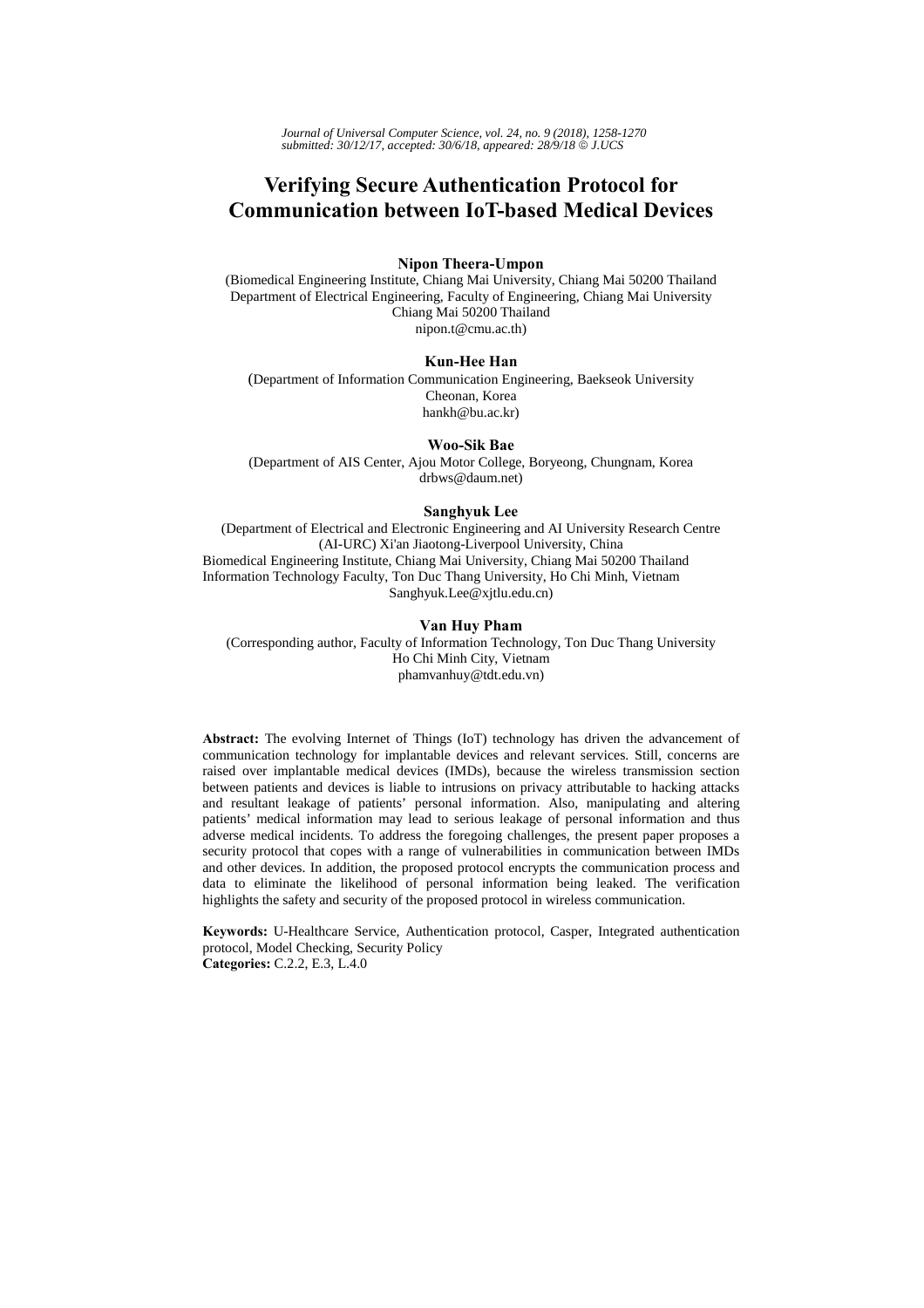### **1 Introduction**

Recently, there has been a vast increase in the use of Internet of Things (IoT) devices across various fields including industrial, factory and service areas [Chiang, 16; Zanella, 14; Singh, 15; Loukas, 15; Brown, 13]. Since the Global Standards Initiative on the Internet of Things (IoT-GSI) defined IoT as "the infrastructure of the information society" in 2014, the IoT has created technology from integration of the physical world to computer-based systems. This includes interconnections between machine and machine, machine and human by way of smart devices such as electronics, sensors, actuators, and software. With developing technology and growing demand, IoT technology has extended from automation into nearly all areas of smart cities. With expanding of internet connected environments, it is also expected to process large amounts of data from many locations and more effectively. Now IoT has become one of platform for the smart city, energy internet [Zanella, 14; Singh, 15].

With IoT technology applications, many benefits are offered such as convenience, speed, and efficiency in cost. Exposure to dangerous and difficult conditions can be avoided guaranteeing physically safe working environments. Furthermore, it can save processing time due to real time data processing. As a result, it helps reduce costs in data management. However, IoT technology also has many challenging aspects in particular security. For example, unauthorized access and personal information misuse problems can occur, it also opens up systems to possible to attack [Cirani, 15]. When it comes to medical IoT devices attention must be focused on providing sufficient security, because data is related to personal information.

Communication technology enables devices with communication tools to connect intelligently to the internet for interaction with humans and animals as well as other devices. Medical IoT provides smart services based on context awareness, and it is projected to play a pivotal role in the hyper connected society in pursuit of openness and sharing [Cirani, 15]. Specifically, microminiaturized sensors and measurement units are applied in many industrial fields including medical devices [Gope, 15]. These smart medical devices make it possible for patients to check their health conditions at anytime or provides checks for those who live in remote areas where even simple healthcare services may not be available. Therefore, medical IoT helps to provide medical service for anyone at anytime and anywhere. However, as mentioned previously, the wireless transmission section of the communication between patients and devices is vulnerable to attacks by intruders. This could lead to alteration of patient information or serious issues such as swapping personal information and health conditions with others [Bae, 14; Seyed, 15; Seo, 15; Wei, 12]. With attention on the said security problem, research on security in inter-device communication has recently been enhanced via hardware and/or software [Song, 07, Ray, 14].

In this paper, a protocol which is capable of disabling various attacks with mutual authentication and encrypted communication through software is proposed. The protocol follows widely accepted verification tools, so Compile for the Analysis of Security Protocols (Casper) and Failure Divergence Refinements (FDR) [Lowe, 09; Formal Systems (Europe) Ltd., 10] tools are considered for the formal verification. Casper and FDR are implemented in this paper to verify the proposed protocol usefulness. The verification results show that the protocol is able to ensure the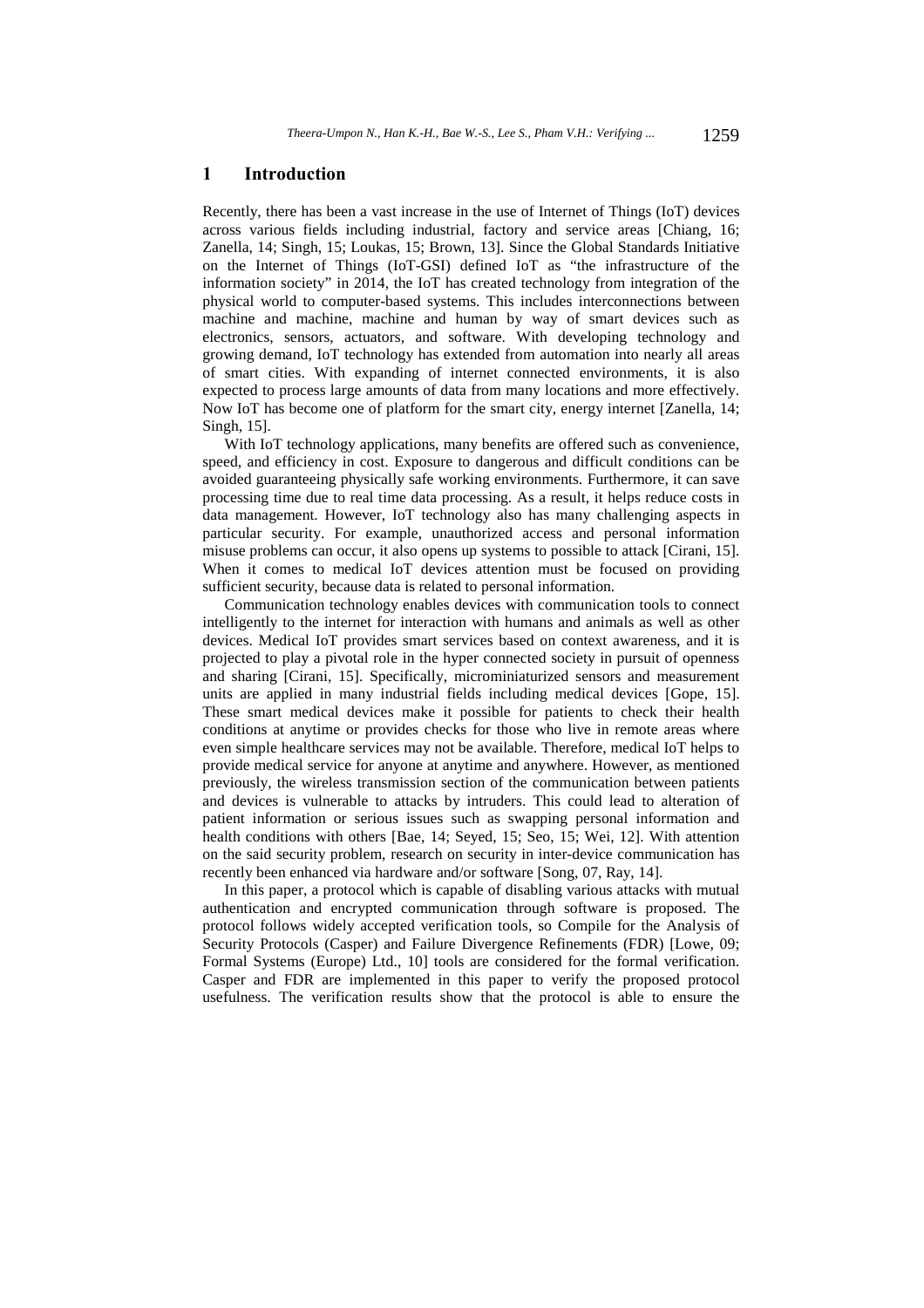1260 *Theera-Umpon N., Han K.-H., Bae W.-S., Lee S., Pham V.H.: Verifying ...*

security of wireless communications between medical devices [Han, 16]. The paper is presented as follows: In the next chapter, a review of the relevant research on Uhealthcare services and Casper and FDR protocol for application in security environment is provided. An authentication protocol with Casper and FDR are proposed and tested in Chapter 3. In Chapter 4, the security performance of the proposed protocol is discussed. Finally, conclusions are provided in Chapter 5.

## **2 Preliminaries**

### **2.1 U-healthcare**

Medical IoT technologies used to assist emergency patients has expedited extensive research on technology for U-healthcare services. U-healthcare systems provide healthcare services for patients anywhere and at any time. In order to complete the system, medical data collection and transmission with smart sensors and transmitters from the patient's body to the doctor are necessary, and this process makes it possible for patients to receive proper and timely treatment from their doctor. The process involves family doctors and other healthcare specialists analysing biometric information for confirmation and providing feedback to patients. During treatment, patients and doctors interact with each other by way of video consulting and imaging with wired and/or wireless communication. Due to the growing population of senior persons, IoT-based U-healthcare is expected to play a significant part in life and healthcare in the future.

Whether it is text, image or other, patients information should be handled securely. So, the security issues relevant to healthcare systems and medical devices are extremely important to patients' from both health and personal information perspectives, which warrants the verification of their security [Song, 07]. In general, security threats in IoT-based healthcare communication are comparable to the security requirements in wireless communication [Niu, 15; Lin, 15]. Now security threats in healthcare communication for U-healthcare are summarized as follows.

 Authentication and integrity: Users of communication devices are required to prove they are authorized. To this end, each device should have a unique ID.

 Confidentiality: Data transmitted and received in wireless communication should be kept confidential against unauthenticated devices.

 Anonymity and privacy: Unless anonymity is met in wireless communication, there is risk of privacy intrusion. Any exposure of personal healthcare information to intruders could result in serious issues including safety.

 Non-repudiation: Robust non-repudiation technology should be applied to devices transmitting data so that they cannot repudiate the results of data transmission and reception.

As mentioned, the security of patient information during transmission by IoT devices has been emphasized. Transmission protocols are therefore important in satisfying the security requirements. The following provides an introduction of two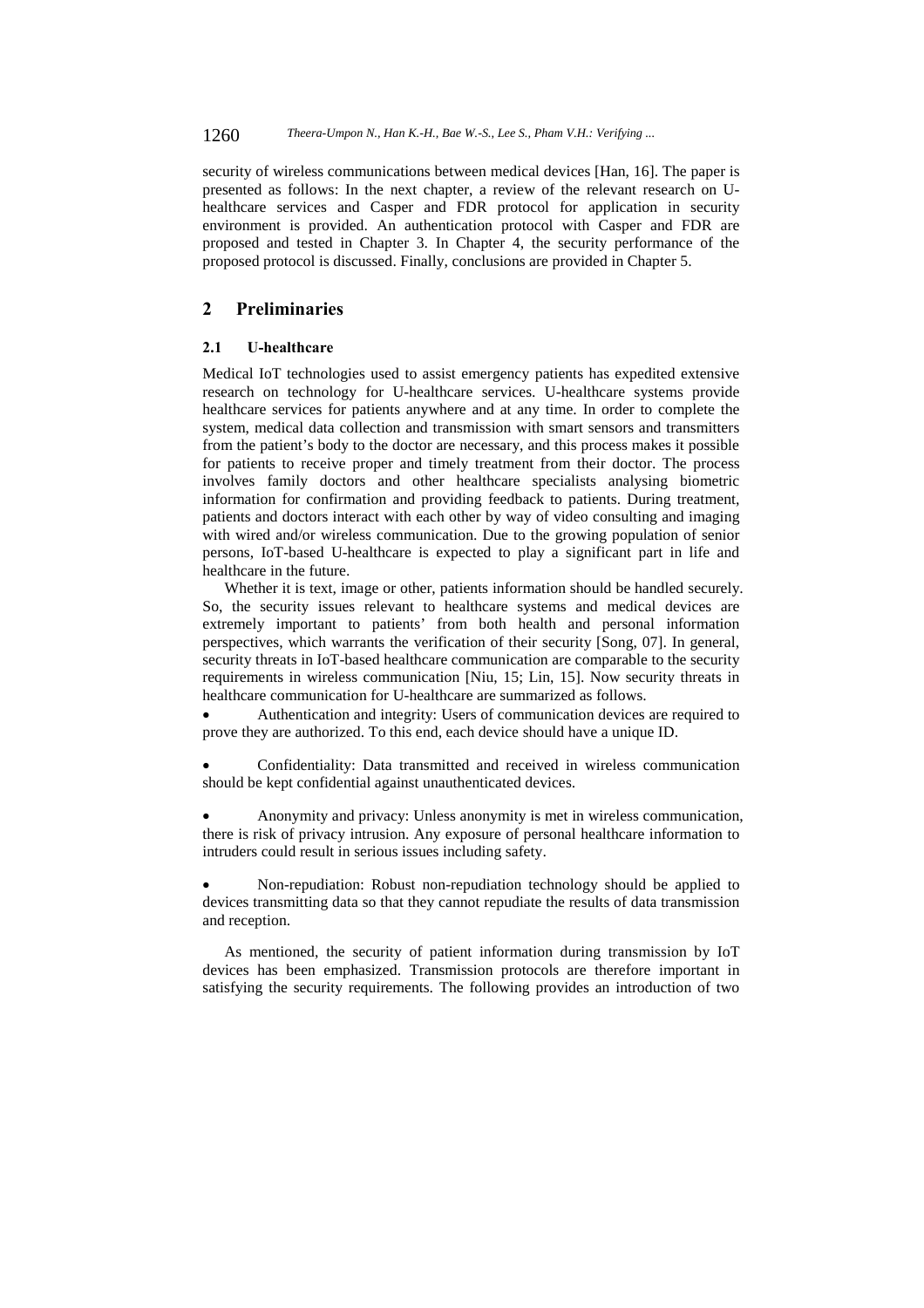popular security protocols, Compile for Analysis of Security Protocols (Casper) and Failure Divergence Refinements (FDR).

#### **2.2 Casper and FDR**

Communication Sequential Process (CSP) is a compiler developed for use in diverse protocols [Hoare, 85]. Casper is a specification language which is highly complicated especially for security protocols, and it needs less skill for designers in the formal design method in the process of formal specification in CSP [Hoare, 85]. It has an advantage in processing, that is, even infinitesimal mistakes lead to hindering design and analysis. To address the challenge, Casper is developed to simplify the design process in operation of transmission in security protocols.

As for the specification, the following characteristics are specified prior to running the program. Which is considered into a CSP document.

- **•** Defines the agents, variables, and functions in the protocol
- Represents each agent as a process
- Shows all the messages exchanged between the agents
- Specifies the security properties to be checked
- Defines the real variables, in the actual system to be checked
- Defines all the functions used in the protocol

 Lists the agents participating in the actual system with their parameters instantiated

Specifies the intruder's knowledge and capabilities, etc.

The converted CSP document is verified with the FDR program to determine if it meets the attributes, e.g. security and authentication. FDR verifies safety, deadlock and livelock and shows the scenarios about any potential intrusion upon discovering any security vulnerabilities to facilitate the analysis of vulnerabilities.

#### **2.3 Conventional wireless authentication methodology**

Recently, development of security technology for wireless communication has been greatly emphasised. One of the effective methodologies, K. Ramenzani proposed modified the wireless communication protocol by way of applying EAP Reauthentication Protocol (ERP), simply EAP-ERP, and verify with Casper [Ramezani, 16]. However, the protocol was considered only for mobile devices, and requires a large computational load and also requires authentication through several processes [Ramezani, 16]. Therefore, it has a limitation for using in small IoT devices. The protocol description is illustrated as follows, which was proposed by Ramenzani in 2016.

#Protcol description  $0.$ ->b : a  $1.b \rightarrow a : ReqID,b,c$  $2.a \rightarrow b : a$  $3.b \rightarrow c : b, \{a\}$ {kbc}  $4.c \rightarrow d : \{a, \text{Frealm}\}\$ 5.d ->c{(TLSreq) % v}{kcd}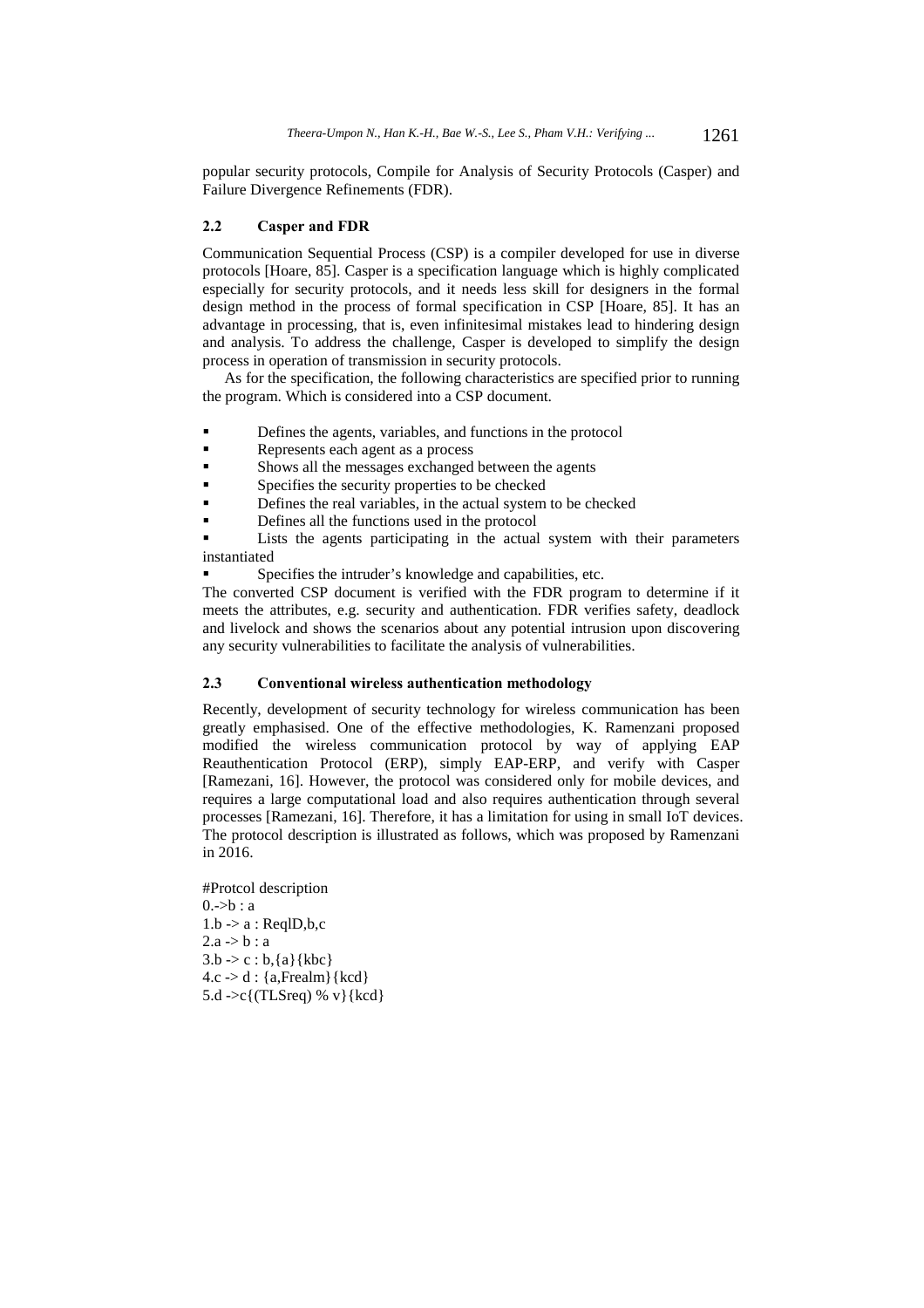```
6.c-> b : {v % ((TLSreq) % v)} {kbc}
7.b->a: v % TLSreq 
8.a->b:(CpherSuit,na) % w 
9.b->c:{w% ((CipherSuit,na)%w)}{kbc} 
10.c->d:{w%(CipherSuit,na)}{kcd} 
11.d->c:\{(nd,SessionID, TLSfinish, {c} {cpk(a)} ) % z\{kcd\}12.c->b:\{z \% ((nd, SessionID, TLSfinish, \{c\} {cpk(a)})%z)}{kbc}
13.b->a:z % (nd,SessionID,TLSfinish,{c}{cpk(a)}) 
14a.a->b:TLSfinish,{pms}{pk(d)},h(k,CipherSuit,TLSfinish))%y 
14b.a->b:{TLSfinish}{msk}%r 
15a.b\geq c:\{y\%((TLS finish, {pms}{pk(d)}, h(k,CipherSuit,TLS finish))\%y)\}{kbc}
15b.b->c:{r%(({TLSfinish}{msk})%r)}{kbc} 
16a.c.\geq d: {y%((TLSfinish, {pms}{pk(d)},h(k,CipherSuit,TLSfinish))){kcd}
16b.c->d:{r%({TLSfinish}{msk})}{kcd} 
17.d\text{-}c:\left\{\left(\left\{TLSfinish\right\}\left\{mk\right\},h(k,TLSfinish)\right\}\right\} (kcd)
18.c->b:\{o\}((\{TLSfinish\}\{msk\},h(k,TLSfinish))\(o\}}
19.b->a:o%({TLSfinish}{msk},h(k,TLSfinish)) 
20. c -> d : {a,Frealm}{kcd} 
21. d \rightarrow c: {msk,DSRK,EAPsuccess}{kcd}
22. c \rightarrow b: {msk,EAPsuccess,Frealm}{kbc}
23. b -> a : Frealm ,EAPsuccess
```
## **3 Protocol Proposal on Medical Device**

The proposed protocol is designed for the wireless communication between implantable medical devices and readers for data transmission and reception. Normally, the wireless section is exposed to diverse security threats. The proposed protocol is considered to provide a secure communication setting against threats including hacking. Secretkey, SessionKey and Hash Function are used to construct the protocol in this paper. Moreover, to prevent any time-lapse attacks in the transmission section, Time Stamp is applied as well. As transmission values always vary with sections, different data can be transmitted each time, which keeps intruders from engaging in replay attacks, location tracking and traffic analysis.

Hence, Secretkey, SessionKey, and Hash Function are designed, and Time Stamp applied in order to defend advanced persistent threat (APT). Every transmission data are transferred per each transmission interval, therefore an attacker cannot attack, replay attacks, location tracking, traffic analysis after taking transmission data. In simulation, transmitted protocol safety is verified with Casper/FDR. The security of data transmitted in each step of the proposed protocol is ensured.



*Figure 1: Data transmission and receive mechanism*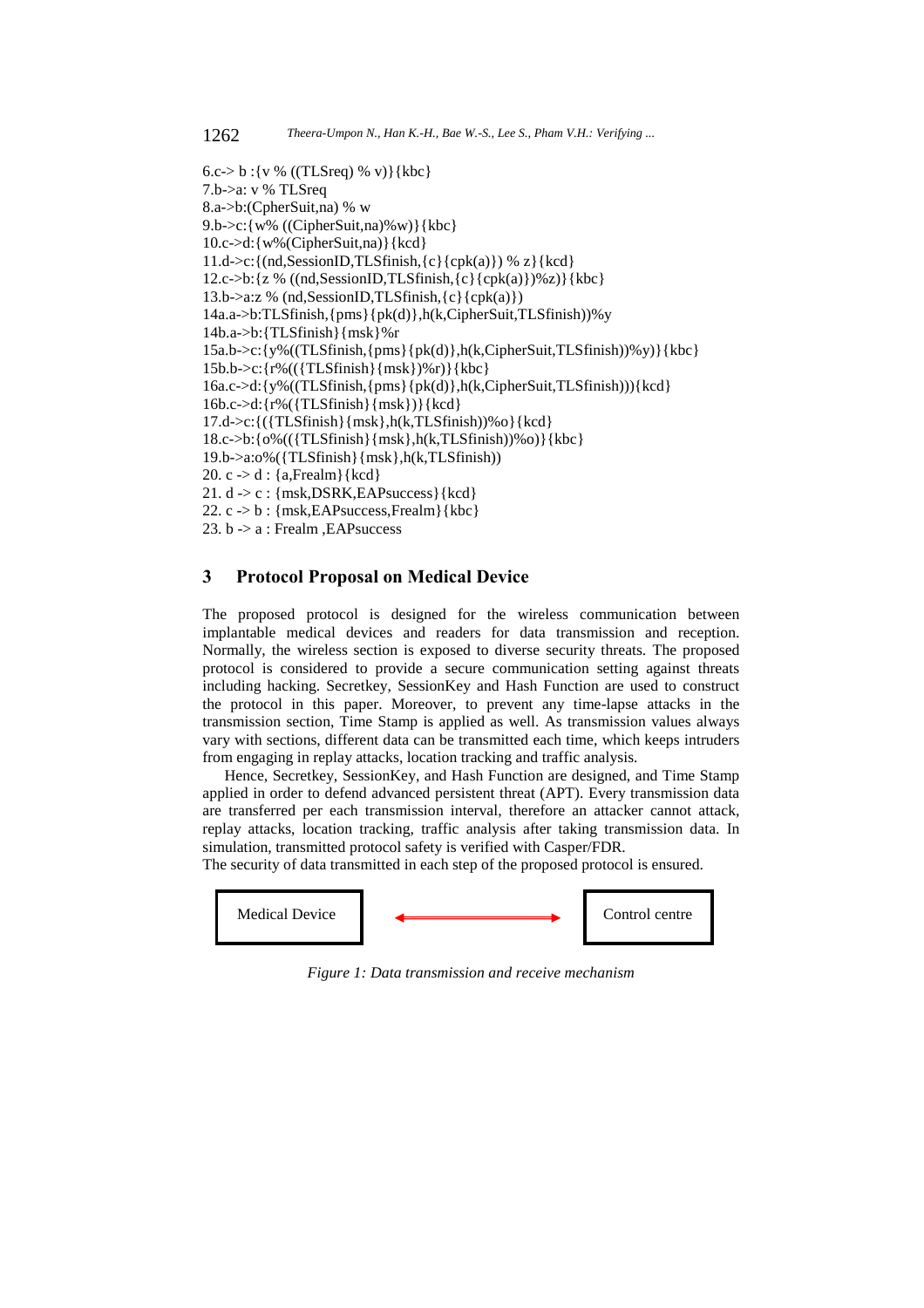Symbols in Table 1 are used in the proposed protocol for data transmission between implantable medical devices in this paper.

| <b>Symbols</b> | <b>Definition</b>    |
|----------------|----------------------|
| Tag            | Agent                |
| Reader         | Agent                |
| DB             | Server               |
| H              | <b>Hash Function</b> |
| Pkdb           | PublicKey            |
| Skdb           | SecretKey            |
| keyR, KeyT     | SessionKey           |
| i, j           | Nonce                |
| Ta, Tb         | Time Stamp           |

*Table 1: Symbols and definition* 

### **3.1 Casper specification**

In this subsection, the Casper specification code of the proposed protocol is illustrated. It is used to verify the wireless communication between implantable medical devices, and also listed domain of variables and illustrated operating procedures. It is also shows that procedures are very important in security protocols. Basic variables and function types are defined under #Free variables as follows. Inside the protocol,

 $InverseKeys = (keyR, keyR), (pkdb, skdb), (keyT, keyT), (i,i), (j,j)$ 

stands for each agent and function returns reverse keys.

Inside of #Protocol description, the sequential order of messages transmitted in the protocol is defined. The integers, 0, 1, …, 5 indicate the steps of message transmission.

### **Casper specification in the protocol**  variables

R, T : Agent DB : DatabaseServer pkdb : PublicKey skdb : SecretKey keyR, keyT : SessionKey H : HashFunction Ta, Tb : TimeStamp i, j :Nonce  $InverseKeys = (keyR, keyR), (pkdb, skdb), (keyT, keyT), (i,i), (j,j)$ 

#Protocol description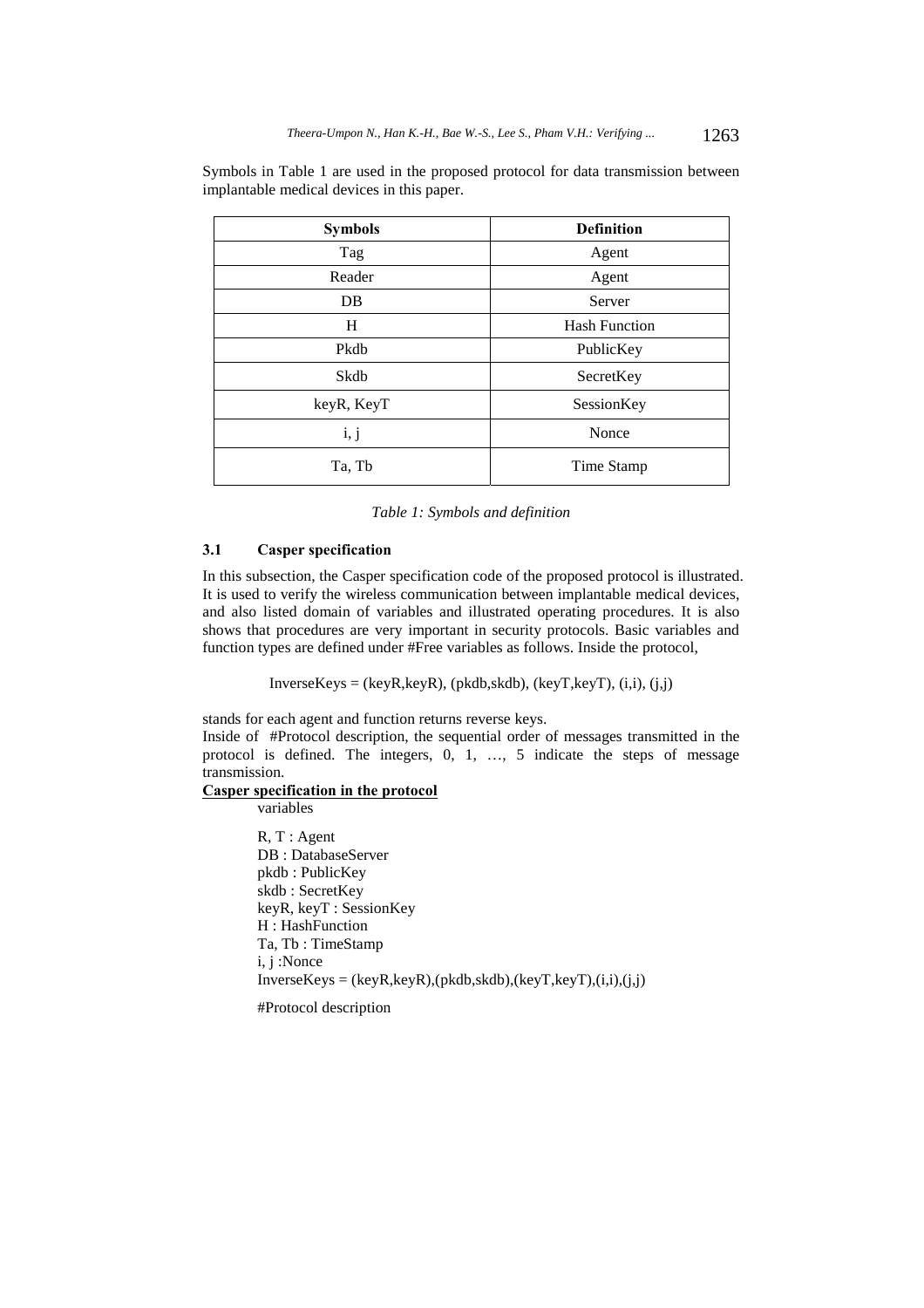$0. \Rightarrow R : T$ 1.  $T > R$ : Ta,j, $\{R \text{.kevT}\}\{pkdb\}\%$ enc  $[(Ta == now or ts+1 == now)$  and  $A!=B]$ 2.  $R$  ->  $DB$  : Tb, {T, key R} {pkdb}, enc% {R, key T} {pkdb}  $[(Ta'==now or ts'+1==now) and A!=B]$ 3. DB  $\rightarrow$  R : keyT(+)keyR(+)H(R),Tb 4.  $R > T : {R}$ {keyT}(+)H(R),Ta,i  $[(Ta == now or ts+1 == now)$  and  $A != B]$ 5. T -> R : H(keyT), Ta, i, skdb  $[(Ta'==now or ts'+1 == now)$  and  $A!=B]$ 

#Intruder Information

Intruder = Mallory IntruderKnowledge = {Reader, Tag, Mallory, DataBase, SM}

### **3.2 Operation process**

Now the data transmission and processing sequence in the proposed protocol between implantable medical devices is described in the following procedure.

#### $Step 1: Tag \rightarrow Reader$

On receiving a Query from the Reader, the Tag generates the Time Stamp, Ta, Nonce j, Session Key keyT, PublicKey pkdb, which is concatenated with a generated value. The value is stored in the variable, %enc, whilst  $[(Ta == now or ts+1 == now)$  and A!=B] is checked. The Tag calculates and transmits Ta,j,{R,keyT}{pkdb}%enc to the Reader. The generated value is unique, involves the Time Stamp and Hash-lock and cannot be generated by any other Tag. At the same time, the attributes of each data transmitted cannot be used for attacks.

## **Step 2 : Reader → DB**

The Reader uses  $Ta, j, \{R, keyT\}$  [pkdb]%enc transmitted by the Tag and its Tb, T, keyR, R, keyT, pkdb to yield the following:

Tb,{T,keyR}{pkdb},enc%{R,keyT}{pkdb}. That is, the value of TimeStamp Tb and Ta,j,{R,keyT}{pkdb}%enc data sent by the Tag are used for concatenation. Then, the Reader checks  $[(Ta' == now or ts' + 1 == now)$  and  $A != B]$  and stores it in the variable enc1%. Once the Tb, {T, keyR}{pkdb}, enc% {R, keyT}{pkdb} data is generated, it is normally transmitted to the DB.

## **Step 3 : DB → Reader**

The DB receives the value of Tb, $\{T, \text{keyR}\}\{\text{pkdb}\}\$ , enc%  $\{R, \text{keyT}\}\{\text{pkdb}\}$  from the reader and performs a mathematical operation to verify it prior to the mutual authentication. Then, the DB uses the value transmitted by the Reader and applies an exclusive OR operation to the session keys, keyT and keyR, to calculate the value of keyT(+)keyR(+)H(R),Tb. Here, the hash value is calculated as the following:

 $h_a(R) = h_{int} \left( \left( \sum_{j=0}^k x_j \cdot a^j \right) \mod p \right)$ . The DB verifies the value yielded in the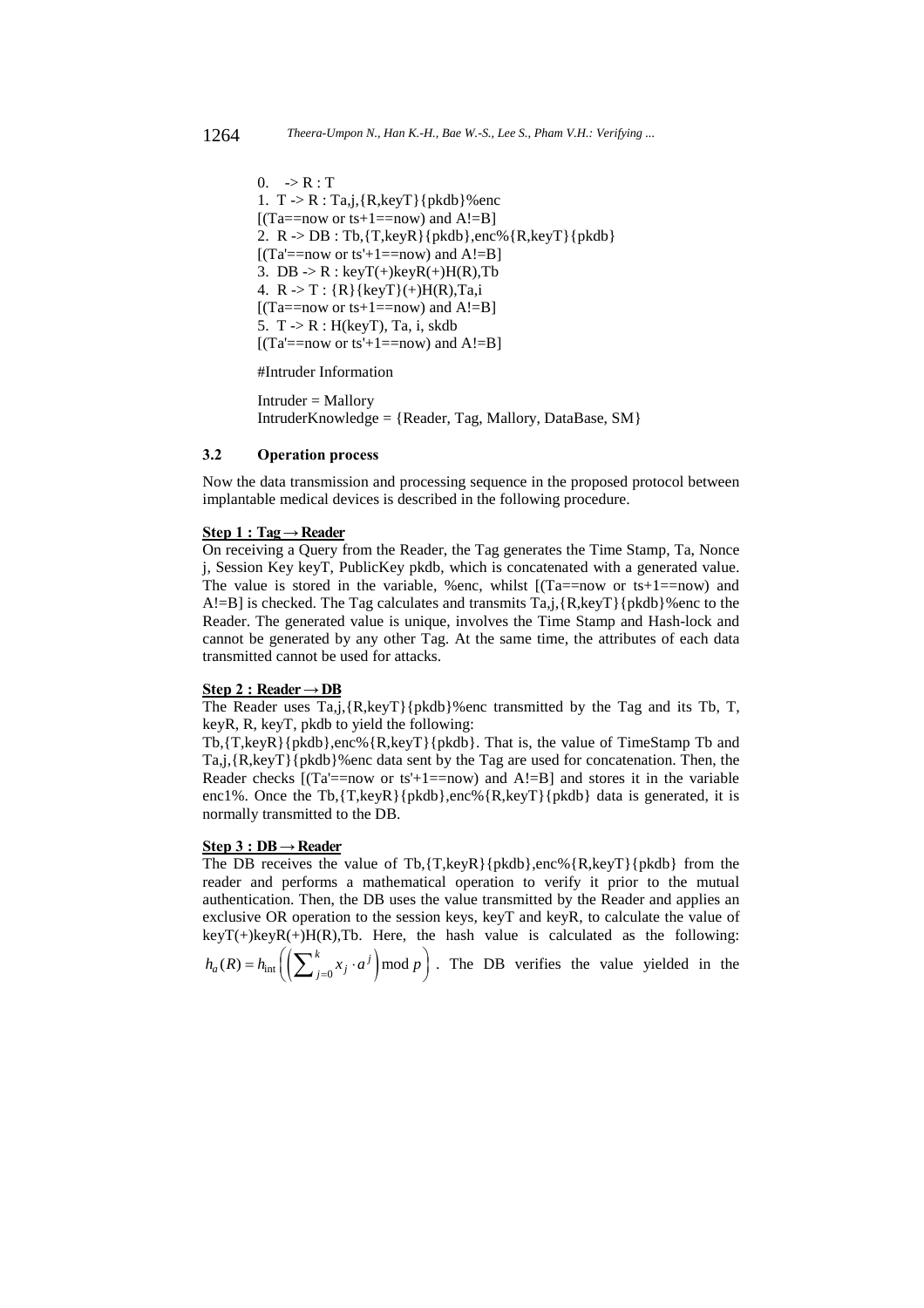formula,  $h_a(R) = h_{int} \left( \left( \sum_{j=0}^k x_j \cdot a^j \right) \mod p \right)$ , and Ta, which is the value of TimeStamp sent by the Reader, and then generates Tb, another value of TimeStamp, prior to concatenation. Finally, the DB generates and transmits the value of  $keyT(+)keyR(+)H(R),Tb$  to the Reader. The values of hash data in hash operation are found by hashing fixed-length data as below.

As for the initial vector hash function, a random integer 2*w* is calculated in  $\overline{a} = (a_0, a_1, \dots, a_k)$  leading to  $h_a(\overline{x})^{strong} = \left(a_0 \sum_{i=0}^k a_{i+1} x_i \mod 2^{2w}\right) \div 2^w$  $h_a(\overline{x})^{strong} = \left(a_0 \sum_{i=0}^{k} a_{i+1} x_i \mod 2^{2w}\right) \div 2^w$ , which is applied to a string, a value of data for transmission. Then,  $h_a(\overline{x}) = h_{int} \left( \left( \sum_{j=0}^k x_j \cdot a^j \right) \mod p \right)$ , where  $a \in [p]$  is uniformly random and  $h_{int}$  is

chosen randomly from a universal family mapping integer domain  $[p] \rightarrow [m]$ .

#### $Step 4: Reader \rightarrow Tag$

The Reader verifies  $keyT(+)keyR(+)H(R),Tb$  transmitted by the DB prior to performing an operation and authentication. Then, the Reader performs an operation to generate its own value KeyT, which is the R, Session Key, calculates a hash value of  $h_a(R) = h_{int} \left( \left( \sum_{j=0}^k x_j \cdot a^j \right) \mod p \right)$  and TimeStamp Ta, generates the Nonce i,

performs an Exclusive OR operation, concatenates respective data and generates the value of  ${R}{keyT}(-)H(R), Ta, i$ . Then, the Reader verifies the value of Ta==now or  $ts+1==now$ ) and  $A!=B$ ], and transmits the value to the Tag for further authentication, if it meets the requirement.

### **Step 5 : Tag → Reader**

Lastly, the Tag receives from the Reader the value of  ${R}$ { $keyT$ }(+)  $h_a(R) = h_{int} \left( \left( \sum_{j=0}^k x_j \cdot a^j \right) \mod p \right)$ , Ta, I and compares it with its own value. Once the value is verified, the Tag performs an operation,  $h_a(\text{keyT}) = h_{\text{int}}\left(\left(\sum_{j=0}^k x_j \cdot a^j\right) \mod p\right)$ , Ta, i, skdb. Then, if the value of [(Ta'==now or ts'+1==now) and  $A!=B$ ] is met, the Tag transmits it to the Reader and completes its authentication session. Subsequently, the Reader receives from the Tag the value of  $h_a(\text{keyT}) = h_{\text{int}}\left(\left(\sum_{j=0}^k x_j \cdot a^j\right) \mod p\right)$ , Ta, i, skdb and sends it to the DB, which in turn searches and verifies the value for the Tag for authentication. As the hash code and tag code can be verified upon completion of normal authentication, the system continues to operate.

### **4 Verification of Proposed Protocol**

In this section, the proposed protocol safety, deadlock and livelock for data transmission between implantable medical devices is verified by running a model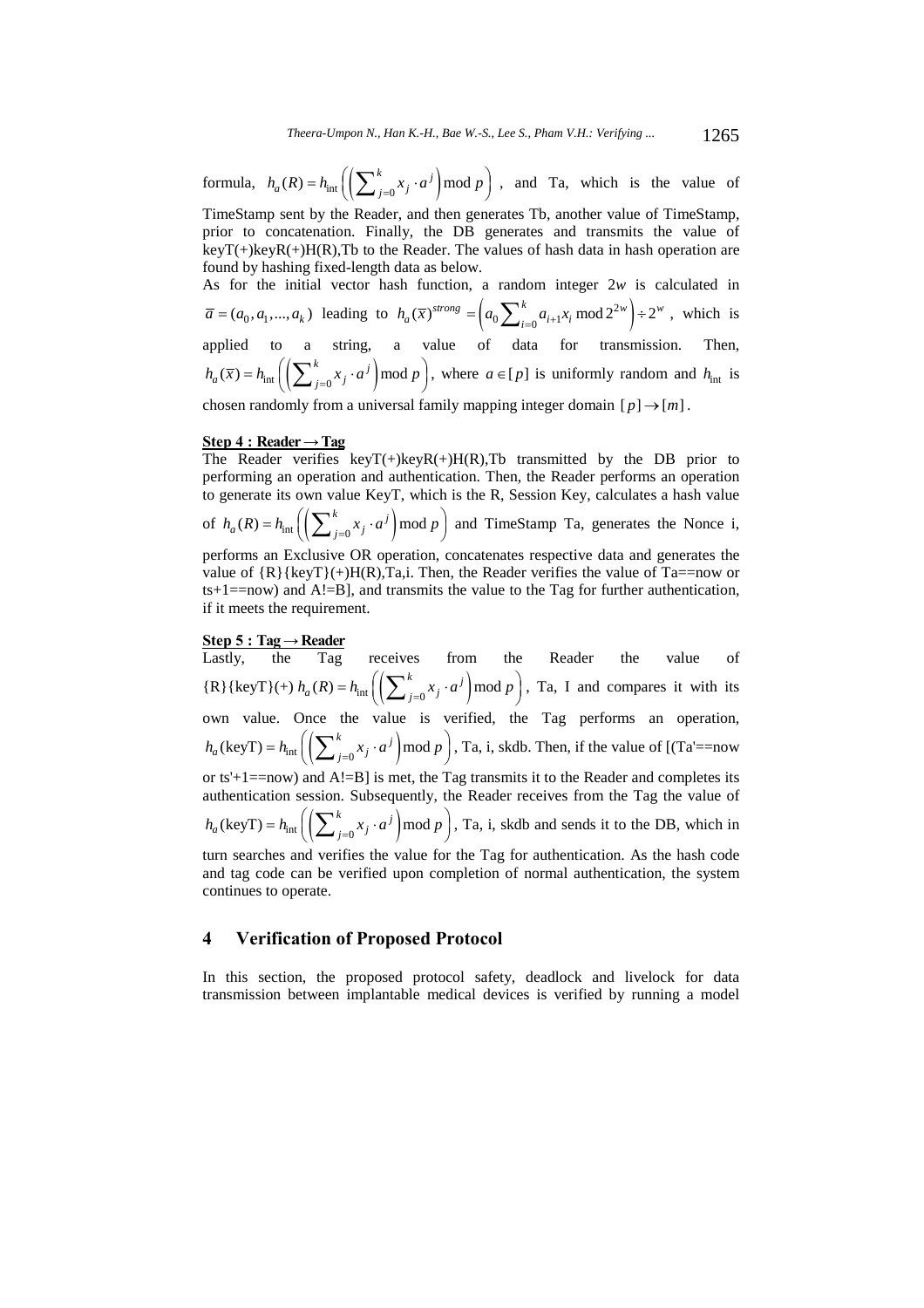## 1266 *Theera-Umpon N., Han K.-H., Bae W.-S., Lee S., Pham V.H.: Verifying ...*

based on Casper/FDR. Fig. 1 shows the completed state following the loading of the designed source file and basic checks over grammar and process.

Upon completion of the verification of the proposed protocol with the program, it proves to meet all security attributes as in Fig. 1. If any security vulnerability is found by the verification program, "X" is printed. Then, debugging is performed to define and correct the issue followed by repeated verification.

| $\Box$<br>FDR 2.91 Academic teaching and research release                                                                                                            |     |                   | $ \Box$ x |
|----------------------------------------------------------------------------------------------------------------------------------------------------------------------|-----|-------------------|-----------|
| $\Box$<br><b>FDR Statue</b>                                                                                                                                          |     | - DIX sterns Help |           |
| Ele                                                                                                                                                                  | Hen |                   |           |
| About to start refinancnt<br>Refinament check: *<br>$^{+,*}$                                                                                                         |     |                   |           |
| ************                                                                                                                                                         |     |                   |           |
| Refine checked 69 states<br>With 178 transitions<br>Allocated a total of 5 pages of size 12BK<br>Compaction produced 0 chunks of 1GK.<br>Took $\theta$ (0+3) seconds |     | TEM <sub>1</sub>  |           |
| <b>Deductions'</b>                                                                                                                                                   |     |                   |           |
| ------                                                                                                                                                               |     |                   |           |
| Loading /casper/paper/2015/9/bws 1509.csp                                                                                                                            |     |                   |           |

*Figure 2: Security verification results of the protocol (part 1)*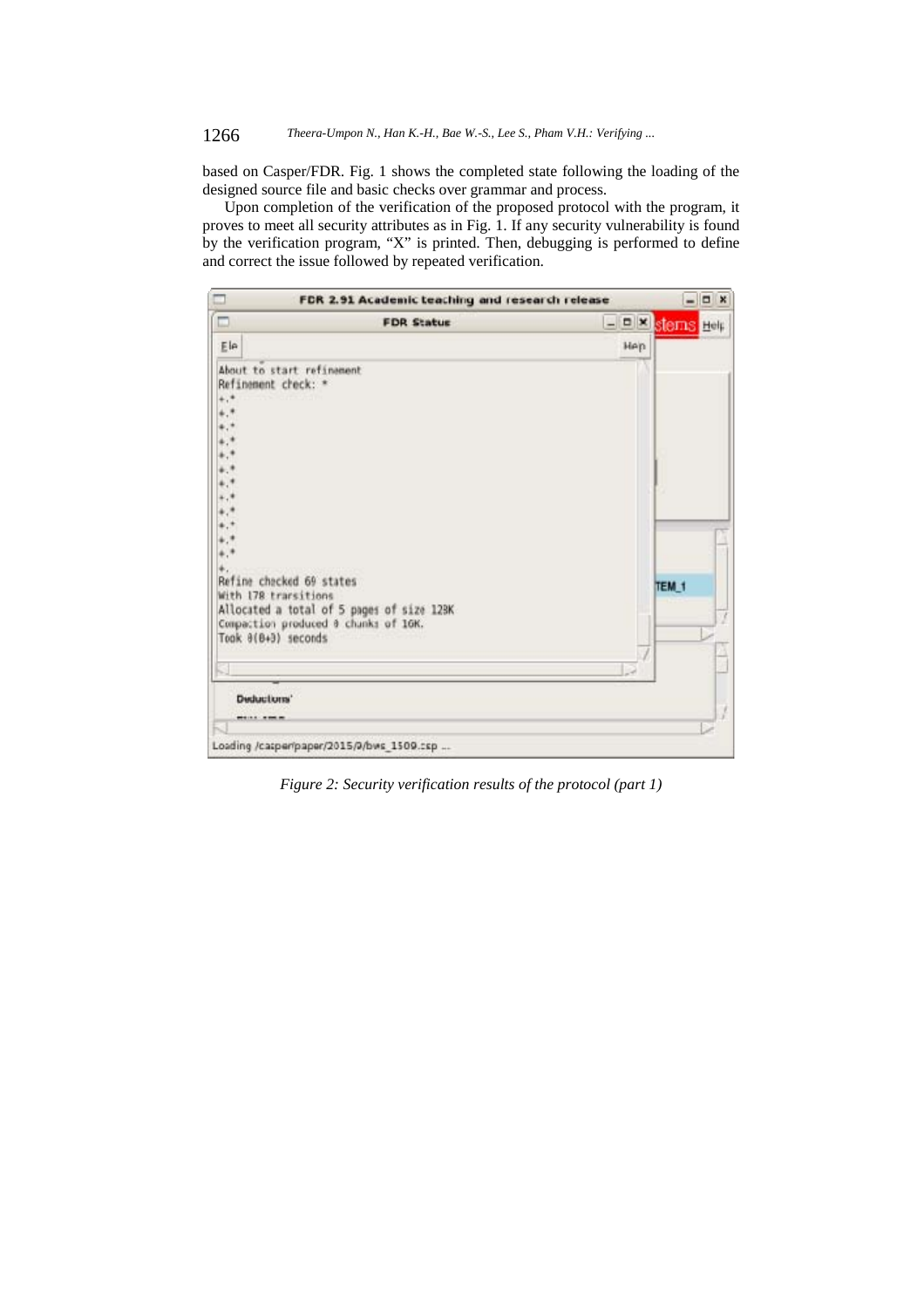| $ \ $ $\ $ $\times$<br>FDR 2.91 Academic teaching and research release |                                                                                                      |                       |                             |   |  |
|------------------------------------------------------------------------|------------------------------------------------------------------------------------------------------|-----------------------|-----------------------------|---|--|
| File Assert Process<br>Options                                         |                                                                                                      | Interrupt             | <b>HIFormalSystems</b> Help |   |  |
| Refinement<br><b>Deadlock</b>                                          | <b>Determinism</b><br>Livelock                                                                       | Evaluate              |                             |   |  |
| Refinement:<br>Specification<br>ęò                                     | Model<br>Ŧ                                                                                           | Failures-divergence - | Implementation<br>₩         | Ŧ |  |
| Check                                                                  | Add                                                                                                  |                       | Clear                       |   |  |
| ٠                                                                      | SECRET M::SECRET SPEC [T= SECRET M::SYSTEM S<br>SECRET M::SEQ SECRET SPEC [T= SECRET M::SYSTEM S SEQ |                       |                             |   |  |
|                                                                        | AUTH1_M::AuthenticateRESPONDERToINITIATORAgreement_SkeyT [T= AUTH1_M::SYSTEM_1                       |                       |                             |   |  |
|                                                                        |                                                                                                      |                       |                             |   |  |
|                                                                        |                                                                                                      |                       |                             |   |  |
| CHAOS(-)<br>DIRECT_MSG                                                 |                                                                                                      |                       |                             |   |  |
| <b>Deductions'</b>                                                     |                                                                                                      |                       |                             |   |  |
| --------                                                               |                                                                                                      |                       |                             |   |  |
| Loading /casper/paper/2015/9/bws 1509.csp                              |                                                                                                      |                       |                             |   |  |

*Figure 2: Security verification results of the protocol (part 2)* 

In Figure 2, three verification results are shown, each of which is represented and analyzed as follows.

## 1) SECRET\_M::SECRET\_SPEC[T=SECRET\_M::SYSTEM\_S

This concerns the overall security of the proposed protocol for implantable medical devices. The tick mark before messages indicates the protocol is safe and secure against various attacks without any exposure to intruders. The safety of communication between agents, the security of session keys and the presence of any issues relevant to various attacks have been verified here. The proposed protocol has been proved to be safe as in Fig. 1.

## 2)SECRET\_M::SEQ\_SECRET\_SPEC[T=SECRET\_M:: SYSTEM - S\_SEQ

This shows whether the proposed protocol for implantable medical devices operates seamlessly in each step. The protocol has been proved to be safe in the verification of each step in terms of various errors, attacks and exposure.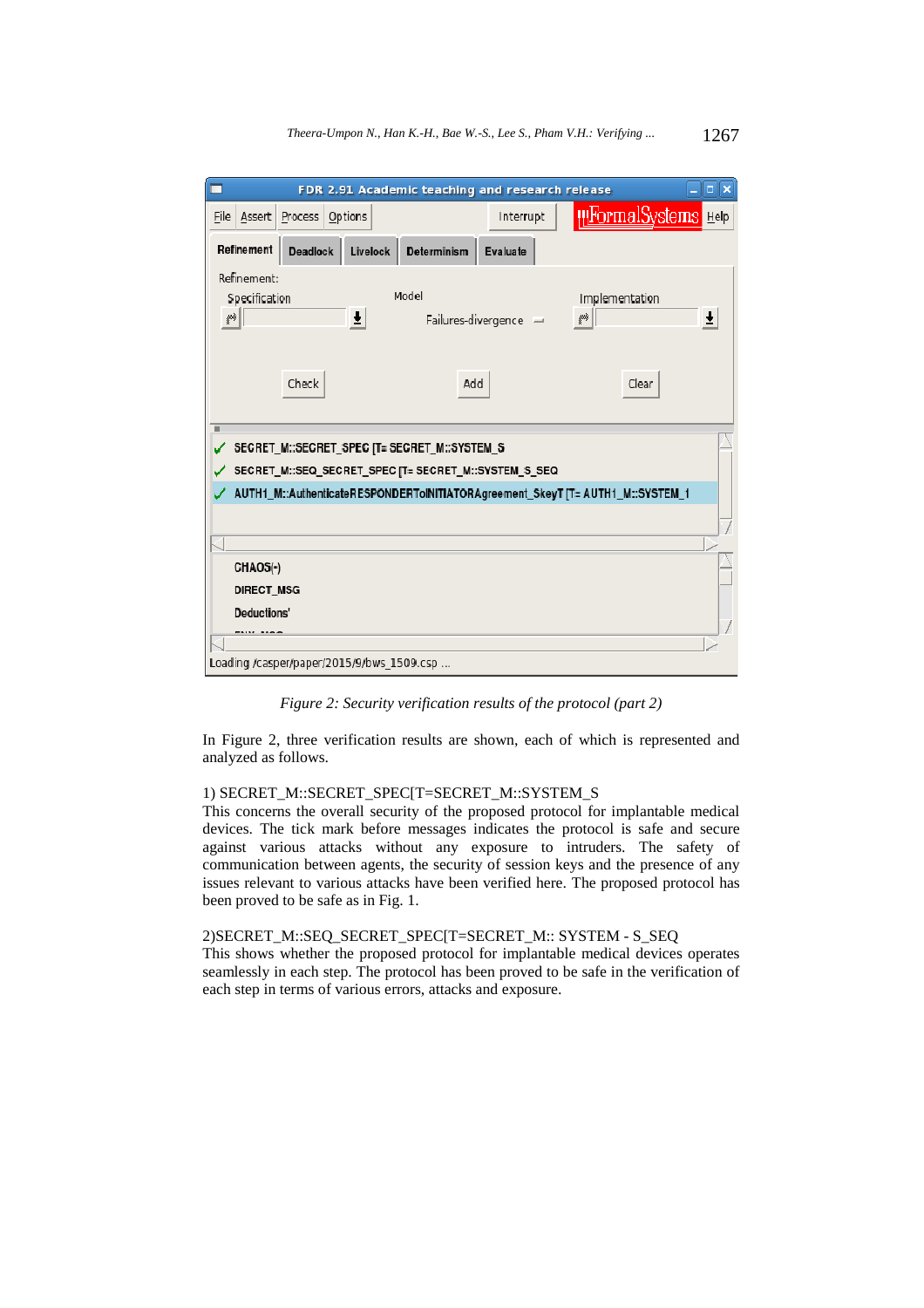## 3)AUTH1\_M::AuthenticateRESPONDERToINITIATORAgreement\_k[T=AUTH1\_ M::SYSTEM\_1

This verifies if the Responder and the Initiator can authenticate each other via k without any security issues. The proposed protocol has been proved to ensure safety in communication between agents.

Next, Figure 3 shows a status window upon the verification of the proposed protocol, displaying the inter-session safety is satisfied with each step being completed without falling into any deadlock. In addition, the infinite repetition does not cause any issues on the system until the completion of verification.

| FDR 2.91 Academic teaching and research release                                                                                  |      |                        | $\Box$ ek |
|----------------------------------------------------------------------------------------------------------------------------------|------|------------------------|-----------|
| <b>FDR Status</b>                                                                                                                |      | DEX <b>storns</b> Help |           |
| Eile                                                                                                                             | Help |                        |           |
| About to start refinement<br>Refinement check: *<br>$+$ .*<br>$+$ .*<br>$+$ .*                                                   |      |                        |           |
| $+$ .*<br>$+$ .<br>Refine checked 69 states                                                                                      |      |                        |           |
| With 178 transitions<br>Allocated a total of 5 pages of size 128K<br>Compaction produced 0 chunks of 16K.<br>Took 0(0+0) seconds |      | TEM_1                  |           |
| Deductions'<br>----- ----<br>Loading /casper/paper/2015/9/bws_1509.csp                                                           |      |                        |           |

*Figure 3: Post-verification status* 

## **5 Conclusions**

The advancement of IoT technology has been accompanied by significant development and research in the field of medical devices. Medical devices process personal healthcare information and engage in inter-device communication, where personal information and privacy protection are very important factors. In the same vein, manipulation and leakage of patients' healthcare information could cause some serious issues. Therefore, researchers have attempted to address security-related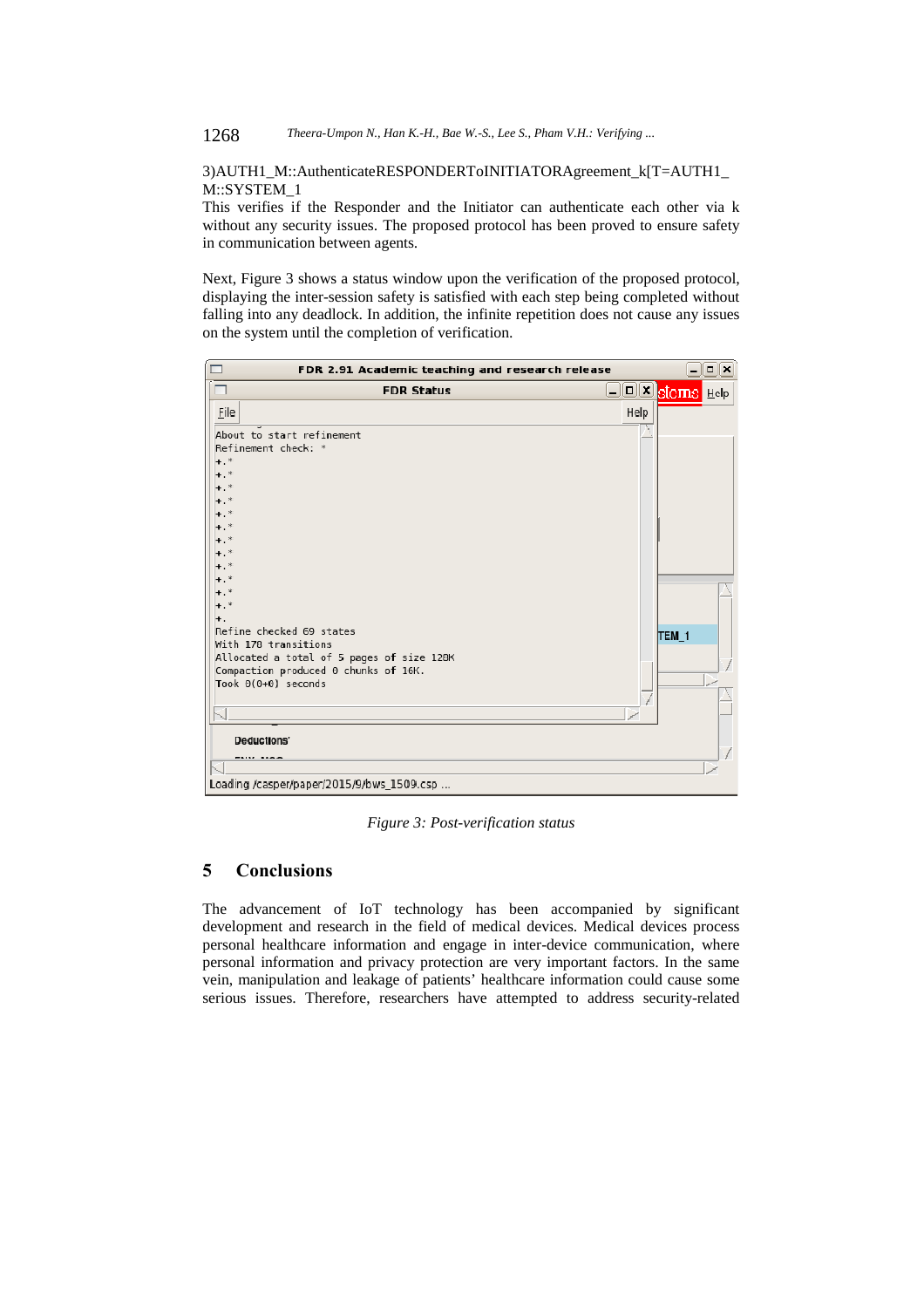challenges and secure the safety of communication sections via encryption and encrypted protocols. The present paper designs a protocol for safe IoT communication between medical devices using Hash-lock, TimeStamp, Nonce and Sessionkey. To verify the safety of the proposed protocol, Casper language is used for the design followed by the verification with the FDR program. The proposed protocol satisfies all the aspects of security that FDR requires for verification, i.e. safety, deadlock and livelock. Furthermore, the protocol ends well without taking up much memory space. The present findings highlight the following points. First, the formal verification of the protocol for communication between medical devices decreases mistakes whilst increasing the effectiveness in protocol verification. Second, the findings will be conducive to rectifying vulnerabilities in wireless communication and transmission and thus accelerating the pace of system development. Further studies will adopt a stronger function to develop a more effective approach to safety and security applicable to military, finance and healthcare sectors.

#### **Acknowledgements**

This research is supported by 2016 Baekseok University research fund. It is also financially supported by the Centre for Smart Grid and Information Convergence (CeSGIC) and XJTLU Key Programme Special Fund (KSF-P-02) at Xi'an Jiaotong-Liverpool University. The authors would like to thank all the parties concerned.

## **References**

[Bae, 14] Bae W.-S.: Formal Verification of an RFID Authentication Protocol Based on Hash Function and Secret Code, Wireless Personal Communication, Vol. 79, Issue 4, pp. 2595–2609, 2014.

[Brown, 13] Brown, I.: Britain's Smart Meter Programme: A Case Study in Privacy by Design, International Review of Law, Computers & Technology, Vol. 28, Issue 2, pp. 172-184, 2014.

[Chiang, 16] Chiang, M. T. Zhang, Fog and IoT: An Overview of Research Opportunities, IEEE Internet of Things Journal, Vol. 3, Issue 6, pp. 854-864, December 2016.

[Cirani, 15] Cirani, S., Picone, M.,Gonizzi, P.,Veltri, L.,Ferrari, G.: IoT-OAS: An OAuth-based Authorization Service Architecture for Secure Services in IoT Scenarios, IEEE Sensors Journal, Vol, 15, Issue 2, pp 1224-1234, 2015.

[Formal Systems (Europe) Ltd., 10] Formal Systems (Europe) Ltd., Oxford University Computing Laboratory: Failures-Divergence Refinement, FDR2 User Manual, 19th October 2010.

[Gope, 15] Gope, P., Hwang, T.: Untraceable Sensor Movement in Distributed IoT Infrastructure, IEEE Sensors Journal, Vol. 15, Issue 9, pp 5340-5348, 2015.

[Han, 16] Han, K.-H., Bae, W.-S.: Proposing and Verifying a Security-enhanced Protocol for IoT-based Communication for Medical Devices, Cluster Computing, Vol. 19, Issue 4, pp. 2335-2341, 2016.

[Hoare, 85] Hoare C.A.R.: Communicating Sequential Processes, Prentice-Hall, 1985.